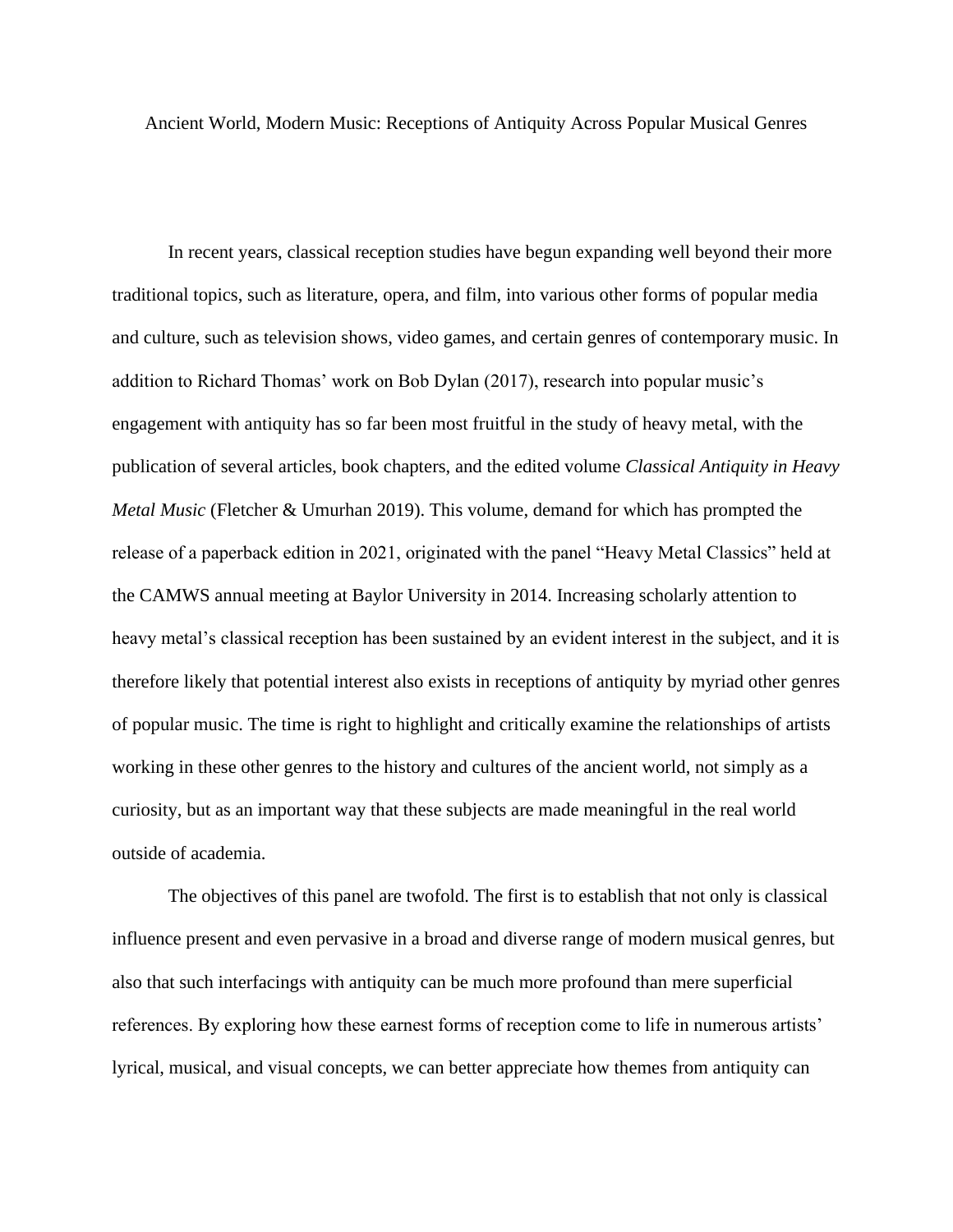speak to musicians and fans on a personal and emotional level, as well as how popular music can be a powerful medium through which such themes can speak to and inform understandings of contemporary events and sociopolitical issues. Popular music, moreover, is a significant context in which artists and consumers belonging to identities traditionally marginalized in Classics, such as BIPOC, LGBTQ+, and non-Western/global majority people, can offer fresh perspectives on, and readings of, topics from antiquity. The second objective, while recognizing the uniqueness of individual artists and the idiosyncrasies of particular genres and subgenres of popular music, is to foster dialogue across genres, musicians, and fanbases, and to coordinate collaboration between scholars and fans of these various artists, in order to help establish popular music as a fertile subfield of classical reception studies.

To accomplish these objectives, the proposed panel will cover a range of artists that features a stylistic variety of musical genres (e.g. pop, industrial, and indie rock), a demographic diversity of musicians (e.g. women and East Asians), multiple degrees of specificity (e.g. from individual songs to entire discographies), a mixture of classical topics adapted by these artists (e.g. the cult of Dionysus, the rise and fall of Rome, and the myth of Orpheus), and a range of themes addressed (e.g. Black queer resistance, Fate, and Jungian concepts of identity). Furthermore, the included papers tackle different forms of reception, not only looking at direct reference and adaptation, but also taking more comparative approaches. While the American, Korean, and Irish artists represented herein have international appeal, the panel focuses on those that are particularly popular in North America (e.g. Taylor Swift and BTS), and therefore most familiar to a North American audience such as the majority in attendance at a typical CAMWS meeting.